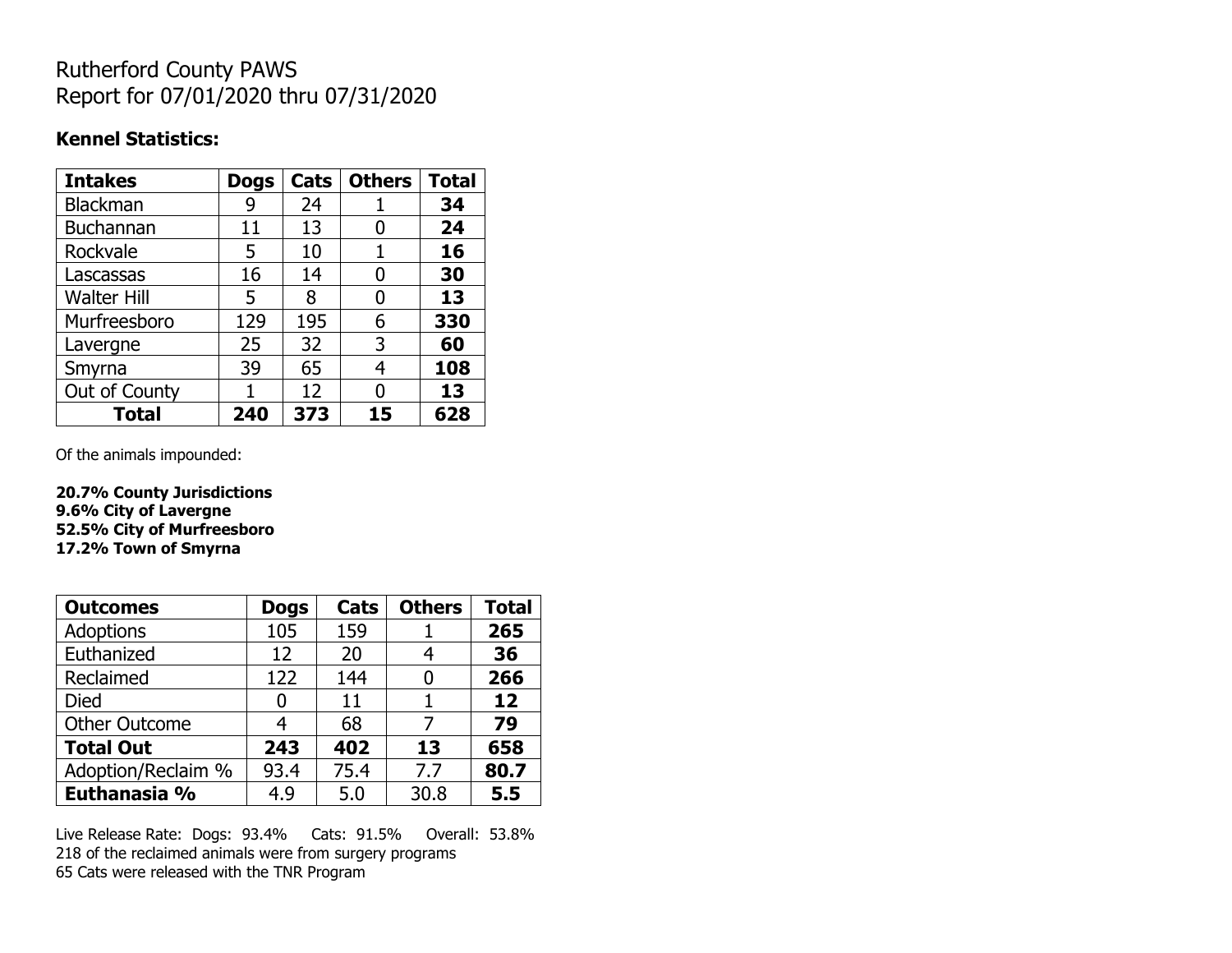Animals left in shelter on 07/31/2020: 66

2094 People visited the shelter looking for a lost /new pet.

2093 Logged calls/voice mails for the month.

## **Activity Report by Jurisdiction:**

| Zones           | <b>Calls Received</b> | Calls Completed |
|-----------------|-----------------------|-----------------|
| <b>Blackman</b> | 183                   | 187             |
| Buchannan       | 72                    | 73              |
| Lavergne        | 214                   | 217             |
| Lascassas       | 204                   | 212             |
| Murfreesboro    | 643                   | 662             |
| Rockvale        | 90                    | 94              |
| Smyrna          | 204                   | 207             |
| Walter Hill     | 107                   | 109             |
| Out of Area     | 48                    | 49              |
| <b>Total</b>    | 1765                  | 1810            |

39.9% County Jurisdictions 12.1% City of Lavergne 36.4% City of Murfreesboro 11.6% Town of Smyrna